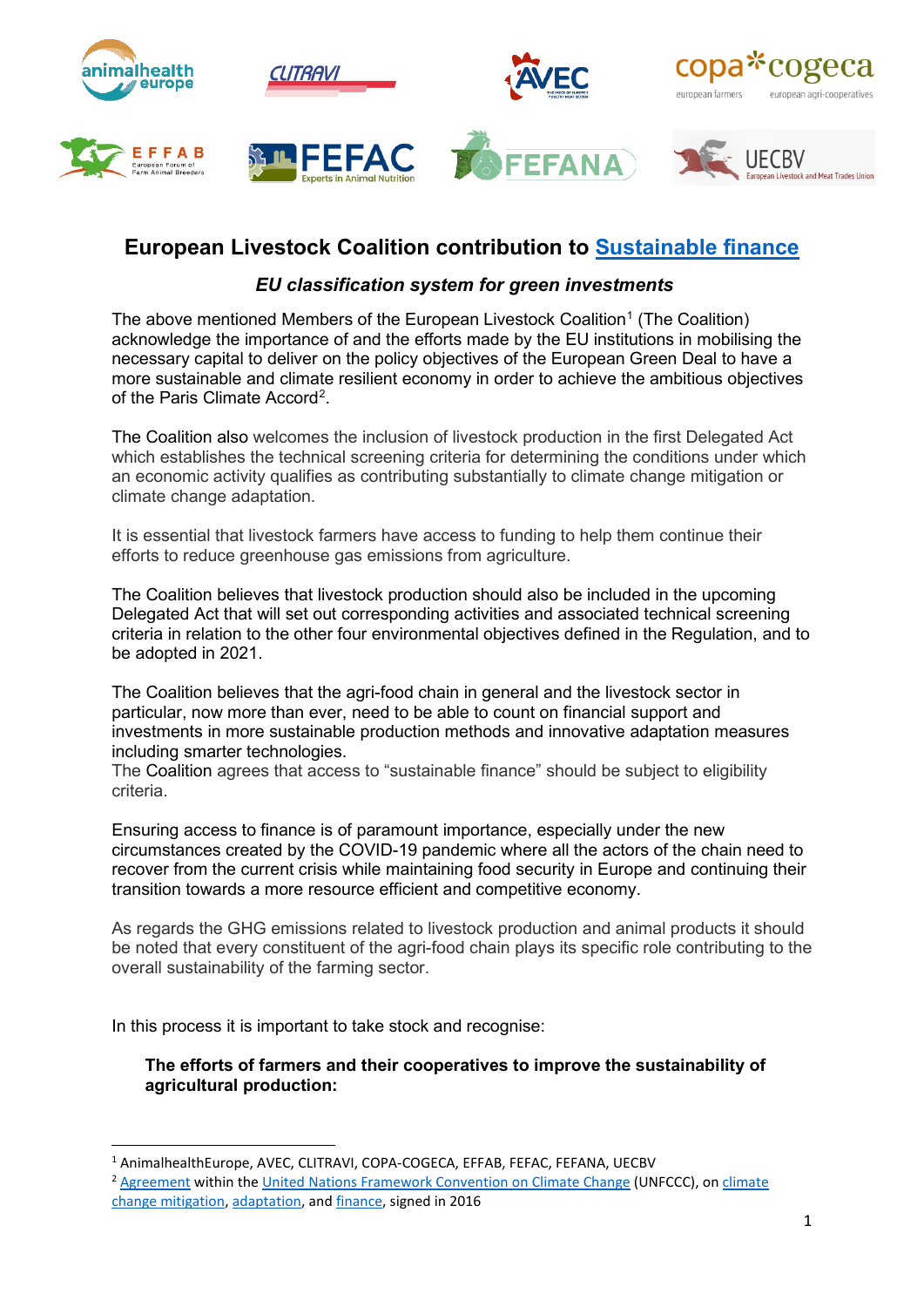- European farmers and their cooperatives are the first to face the impact of climate change in their daily work. Agriculture is an indispensable partner for achieving the Climate Accord's goals and the sector has a pivotal role to play. It is fundamental to recognise that farmers are the first producers of food and ensure food security. Their role here must therefore be considered in a comprehensive manner alongside their contribution to reducing emissions, increasing absorptions and adapting to climate change.
- European farming already significantly decreased its greenhouse-gas emissions in the last three decades. While agricultural biogenic non-CO2 emissions cannot be fully eliminated, agriculture is doing its share in the cross-sectorial endeavours to achieve the EU climate policy goals

#### **The animal breeding sector's efforts to help improve the sustainability of agricultural production:**

- The animal breeding and reproduction sector plays a key role in ensuring the sustainability of EU food production. Through the implementation of animal breeding programmes, animal breeding companies, cooperatives and organisations in Europe focus on a combination of traits that aim to improve animal health and welfare, food safety and sustainability whilst reducing the environmental footprint by improving the robustness of animals and feed efficiency.
- The breeding practices adopted by companies have a direct impact on the animals that farmers rear to provide sustainable, nutritious and tasty food to EU citizens. The sector is committed to responsible and balanced animal breeding, through Code of Best Practices on Animal Breeding and Reproduction: [CODE](https://www.responsiblebreeding.eu/)  [EFABAR.](https://www.responsiblebreeding.eu/) This code outlines the animal breeding sector's commitment towards sustainability and recognises the central role of sustainability in safeguarding both European and global food security for today and the future.

### **The animal health sector's efforts to help improve the sustainability of agricultural production:**

- The animal health sector offers livestock producers both preventive and curative solutions as well as animal health management technologies that can assist livestock farmers with their transition to more sustainable practices from a multitude of angles: animal health and welfare; food loss and waste at farm level; food safety and security; and impact on the environment.
- Improved animal management through more holistic animal health care practices are a key part of farm sustainability plans that aspire to reducing the need for medical treatments, such as antibiotics. With improved livestock health, farmers also experience less losses of milk or eggs, meaning reduced food waste. Healthier animals also mean reduced morbidity and mortality and a reduced need for natural resources like feed and water.

### **The compound feed & premix production sector's efforts to help improve the sustainability of agricultural production:**

• The compound feed & premix production sector offers livestock producers with animal nutrition solutions and feed processing technology that can assist them with their transition to more sustainable practices. Examples are the reduction of GHG emissions and nitrogen leakage as well as the enhancement of farm animal health through animal nutrition, to assist in farm sustainability plans that aspire to reduce the need for veterinary treatment, such as antibiotics.